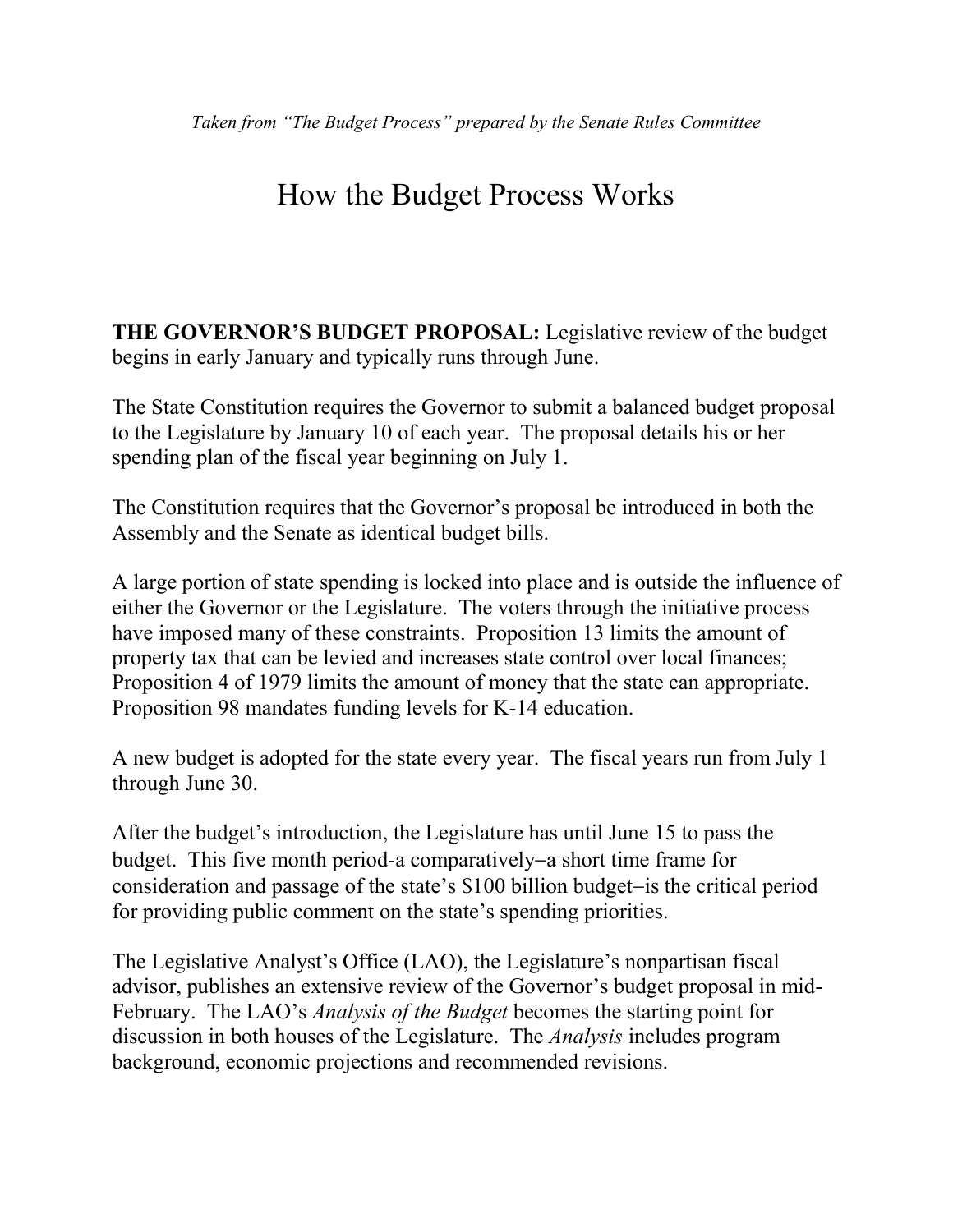**LEGISLATIVE BUDGET COMMITTEE HEARINGS:** In each house, the budge committee reviews the budge bill through May. The Senate budget committee, officially knows as the Senate Budget and Fiscal Review Committee, breaks the budget into broad subject matters (such as Education, Natural Resources or Health and Welfare), and assigns each state agency and department to one of four subcommittees. Subcommittee hearings begin in March. Before each hearing the subcommittee staff prepare extensive agendas detailing the governor's proposals and alternatives. The agendas are available on the committee's Website.

During the subcommittee hearings, the Legislature has its broadest discussion of budget alternatives and makes most of its changes. State agencies, the Governor's Department of Finance and the LAO appear before subcommittees with their recommendations. Interested citizens or groups may also appear before subcommittees. The subcommittee hearings may be the best time to have your voice heard. Subcommittee meetings are open to the public and often televised on the California Channel.

On May 14, the Governor announces an updated revenue forecast, which accounts for changes in revenues since January. If the forecast changes significantly, the Governor may propose changes in spending as well at this time. The update is knows as the "May Revision". The subcommittees have about a week to consider the changes proposed in the May Revision.

**TIMING IS CRITICAL:** Make sure that any communication you attempt is accomplished as early in the budget process as possible. If you are concerned about budget issues let your legislator know.

- Call the district office
- Write a letter
- Meet with your legislator, or a member of his/her staff
- Send an E-mail message via Internet.

After completion of the hearings, each subcommittee votes on the proposed changes and submits a report to the full Senate budget committee.

The full committee may accept the report or amend it. The revisions are incorporated into the budget bill and sent to the full membership of the Senate for consideration. The Assembly follows a similar process.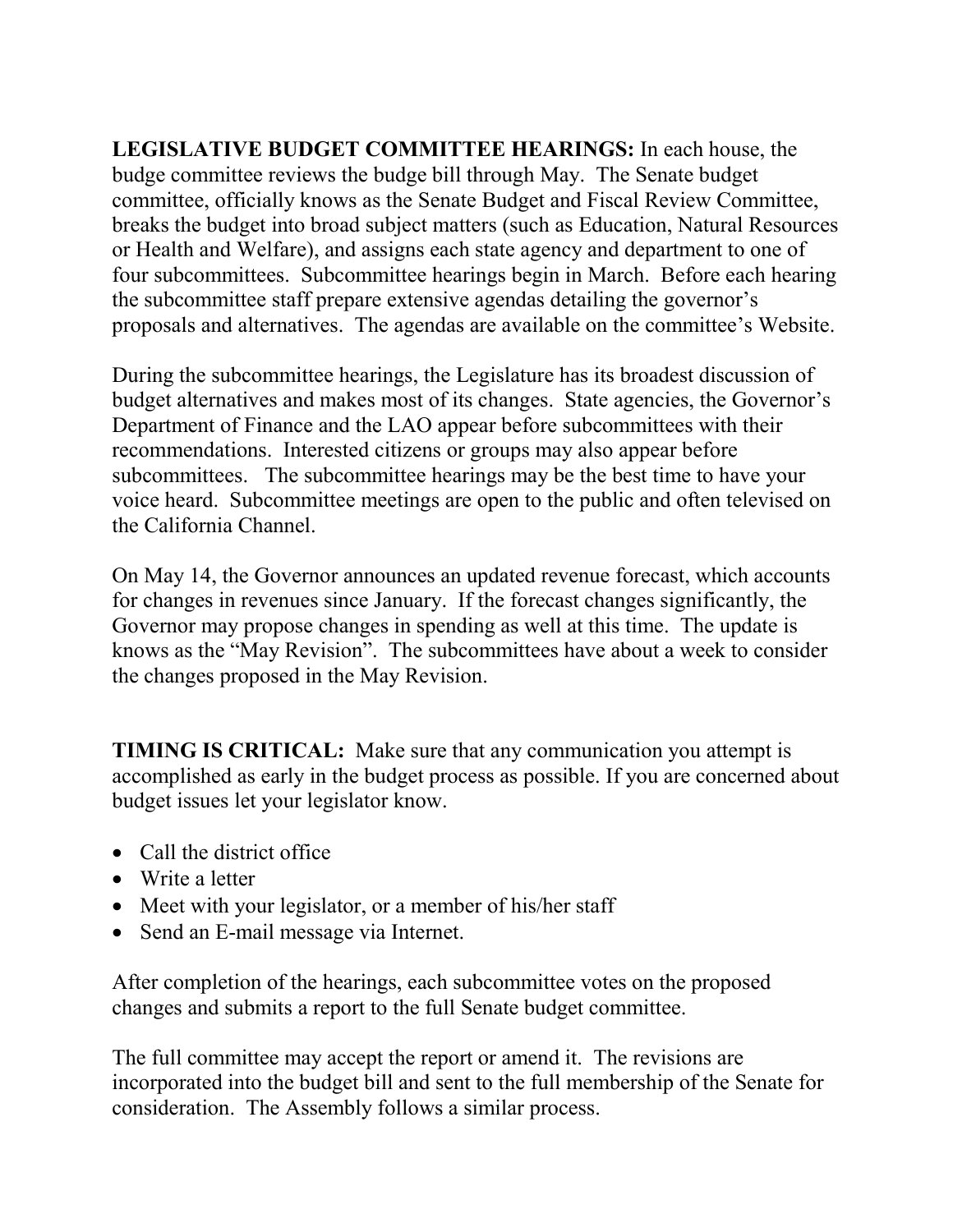Each house discusses and then votes on its version of the budget bill. A few items may receive careful scrutiny at this time, but most are accepted. It is possible for the bill to be amended on the floor of either house. Any member of the Legislature may suggest amendments. From the floor, each house's budget bill is referred to a joint budget conference committee where differences between the houses can be resolved.

**LEGISLATIVE CONFERENCE COMMITTEE:** The differences between the Assembly and Senate versions are worked out in the budget conference committee made up of three members of each house. Traditionally, the committee may only discuss those items in which there are differences between the two versions. These items are typically the most contentious in the budget. The hearings of the budget conference committee are open to the public. The California Channel broadcasts all the meetings of the budget conference committee.

No public testimony is heard during the conference committee hearings.

Your legislator will have an opportunity to present items of importance to the conferees.

Upon completion of its review, the conference committee votes on the proposed version. Legislative rules require that any conference committee change must garner two votes from each house.

In the event the conference committee cannot conclude its deliberations in a manner acceptable to all parties, legislative leadership may meet privately with the Governor.

**LEADERSHIP MEETINGS:** In recent years, some of the most difficult budget disagreements have been worked out in private meetings of the Governor, Senate President pro Tempore, Assembly Speaker, Senate Minority Leader and Assembly Minority Leader.

When the leadership develop a compromise, they request the conference committee to conclude its deliberations and include the compromise.

When the conference committee adopts a compromise, it amends the budget bill, referred to at this point as the "conference committee report". The report is passed to the floor of each house simultaneously. A conference committee report cannot